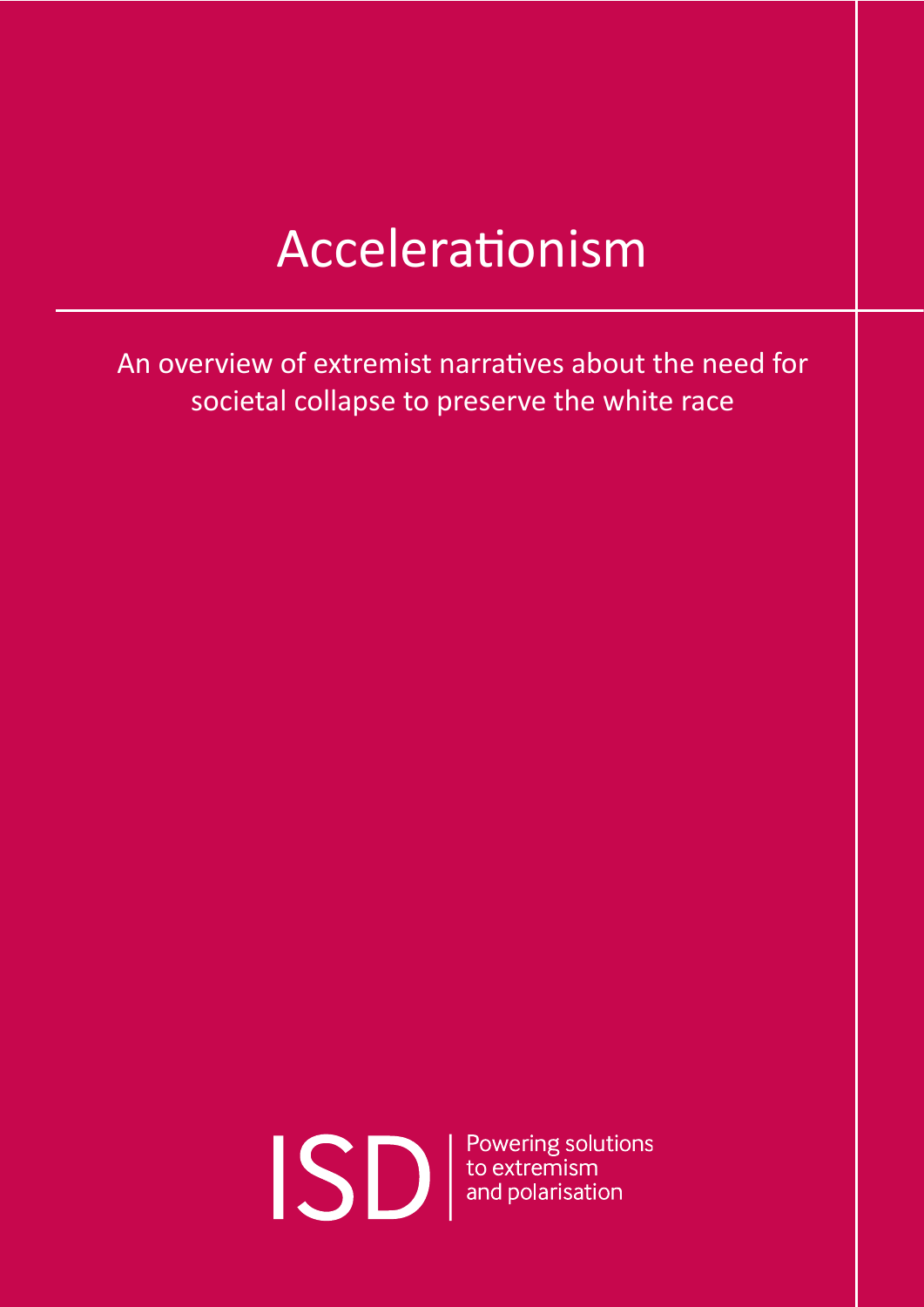#### Powering solutions to extremism and polarisation

#### **What is the purpose of this document?**

This document provides an overview of **white supremacist accelerationism** and is one in a series of extremism briefing notes produced by the [Institute for Strategic Dialogue](http://www.isdglobal.org) (ISD) out of a longrunning partnership with Microsoft\*. The purpose of these documents is to provide **entry-level context and background** about various extremist and conspiratorial narratives and movements. These are not intended as comprehensive deep-dives. Rather, they present key concepts, (conspiracy) theories, terminology and imagery deployed by the given movements or narratives. Further reading recommendations are provided at the end of each document, should readers want to learn more.

*\*Microsoft makes no statement as to the accuracy of the contents of this document. The contents herein are a product of ISD and are provided for informational purposes only.*

**CONTENT WARNING**: this document contains material that may be harmful, triggering or traumatizing to some readers.

#### **FAQ**

#### **How are these briefing notes produced?**

They are informed by both literature review and digital research using **publicly accessible** websites, social media pages, channels and forums. This briefing note was published in May 2021 and is based on research conducted from March to April 2021.

#### **What topics do they cover?**

Topics span the ideological spectrum, covering prevalent extremist theories and narratives, as well as specific extremist movements. The scope ranges, with some briefing notes covering specific conspiracy theories like the great replacement, and others looking at broader, overarching issues like extreme misogyny online.

#### **Can I share these and/or refer to them in my work?**

You may share them with other colleagues if you deem this is relevant to their work. **Please do not share them outside of your immediate organization or with the general public.** You may refer to them in your work, bearing in mind that these are entry-level only and that the contents may prove triggering for those not familiar with the topic. Should you want additional resources on this or other topics related to disinformation, hate and/or extremism, please email ISD via the contact details provided below.

**Additional questions?**  Get in touch with ISD's Charlotte Moeyens at [crlm@isdglobal.org](mailto:crlm%40isdglobal.org?subject=Extremism%20Factsheets)



Copyright © ISD (2021). Institute for Strategic Dialogue (ISD) is a company limited by guarantee, registered office address PO Box 75769, London, SW1P 9ER. ISD is registered in England with company registration number 06581421 and registered charity number 1141069. All Rights Reserved. Any copying, reproduction or exploitation of the whole or any part of this document or attachments without prior written approval from ISD is prohibited.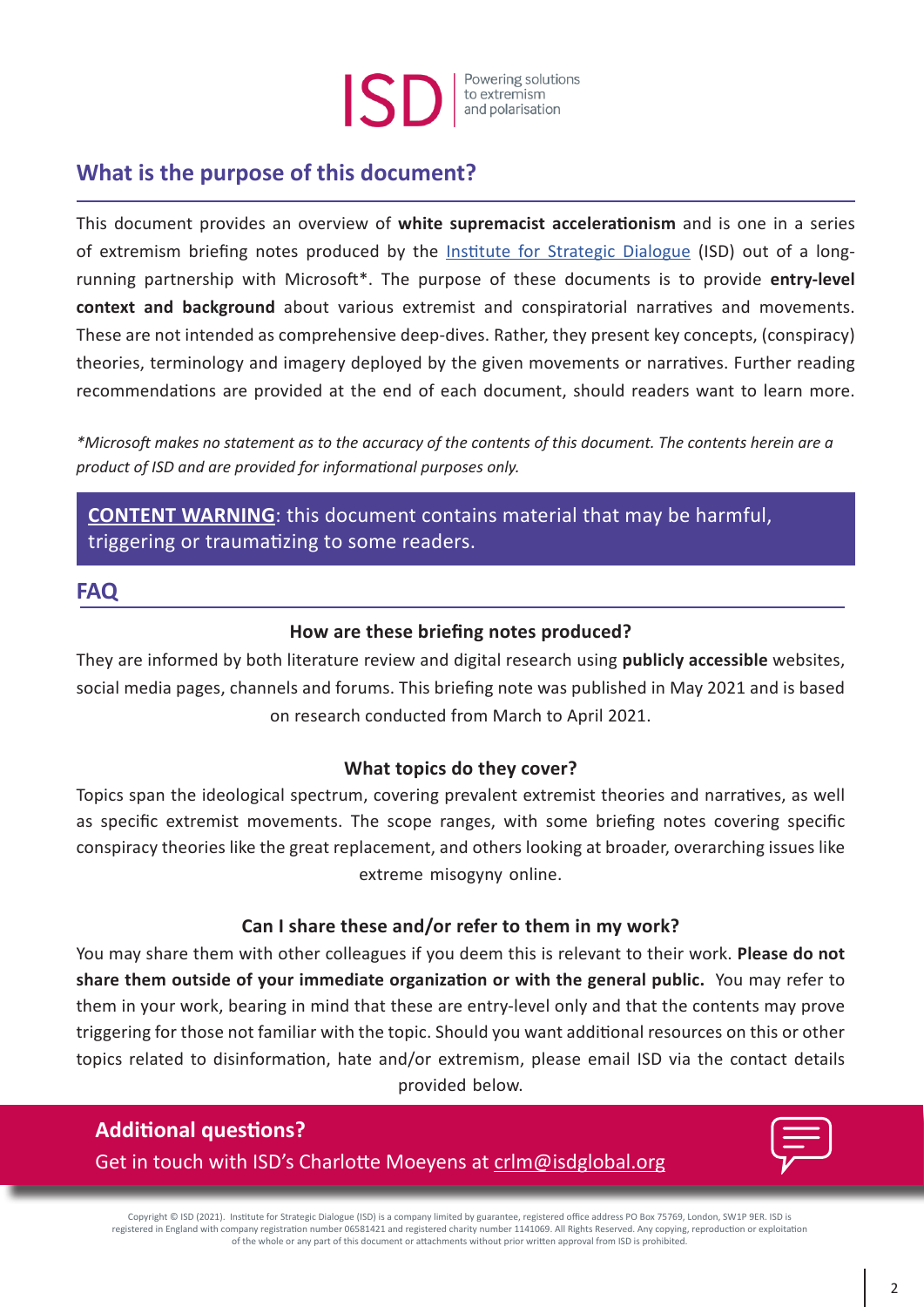# solutions to extremism<br>and polarisation

#### Accelerationism and white supremacy - bringing about societal collapse to preserve the white race

Accelerationism is a term used by white supremacist and other extremist groups to refer to "their desire [to hasten the collapse of society as we know it"](https://www.adl.org/blog/white-supremacists-embrace-accelerationism). Generally, accelerationism is used in the context of white genocide conspiracy theorism, which believes white people are under threat and are being systematically targeted through immigration, multiculturalism and other means. A collapse of modern societal structures and political systems is seen as the only means through which to stop these perceived injustices against white people. Indeed, many accelerationist groups desire this collapse and call for replacing modern society and [governance with one founded on ethnonationalism.](https://www.splcenter.org/hatewatch/2020/06/23/there-no-political-solution-accelerationism-white-power-movement)

> Accelerationism continues to have a growing international audience. Terrorist groups like the Atomwaffen Division, which embrace and promote accelerationism, were founded in the United States but now have offshoots (e.g. the Sonnenkrieg Division and the Feuerkrieg Division) across Europe and in Australia.

## **Why is it dangerous?**

Accelerationism is at its core an encouragement of civil discord that employs an "ends justify the means" approach towards violence. Most white supremacist accelerationists view violence as a necessary means for catalyzing societal collapse and implementing new power structures that prioritize the "needs" of white people. **There have already been notable instances of violence affiliated with accelerationist ideology**. For example, Brenton Tarrant, who perpetrated the terror attack against the Muslim community of Christchurch in 2019, [dedicated an entire section of his "manifesto" to accelerationism.](https://www.vox.com/the-highlight/2019/11/11/20882005/accelerationism-white-supremacy-christchurch) The perpetrator of the Poway synagogue shooting in 2019 similarly expressed [accelerationist beliefs,](https://www.vox.com/the-highlight/2019/11/11/20882005/accelerationism-white-supremacy-christchurch) saying he "used a gun for the same reason that Brenton Tarrant used a gun... the goal is for the US government to start confiscating guns. People will defend their rights to own a firearm - **civil war has just started**". Accelerationism is therefore not just dangerous because of its potential to encourage violence, but in the fact that **violence is seen as** *the primary means* **to bring about the desired goal of societal collapse.**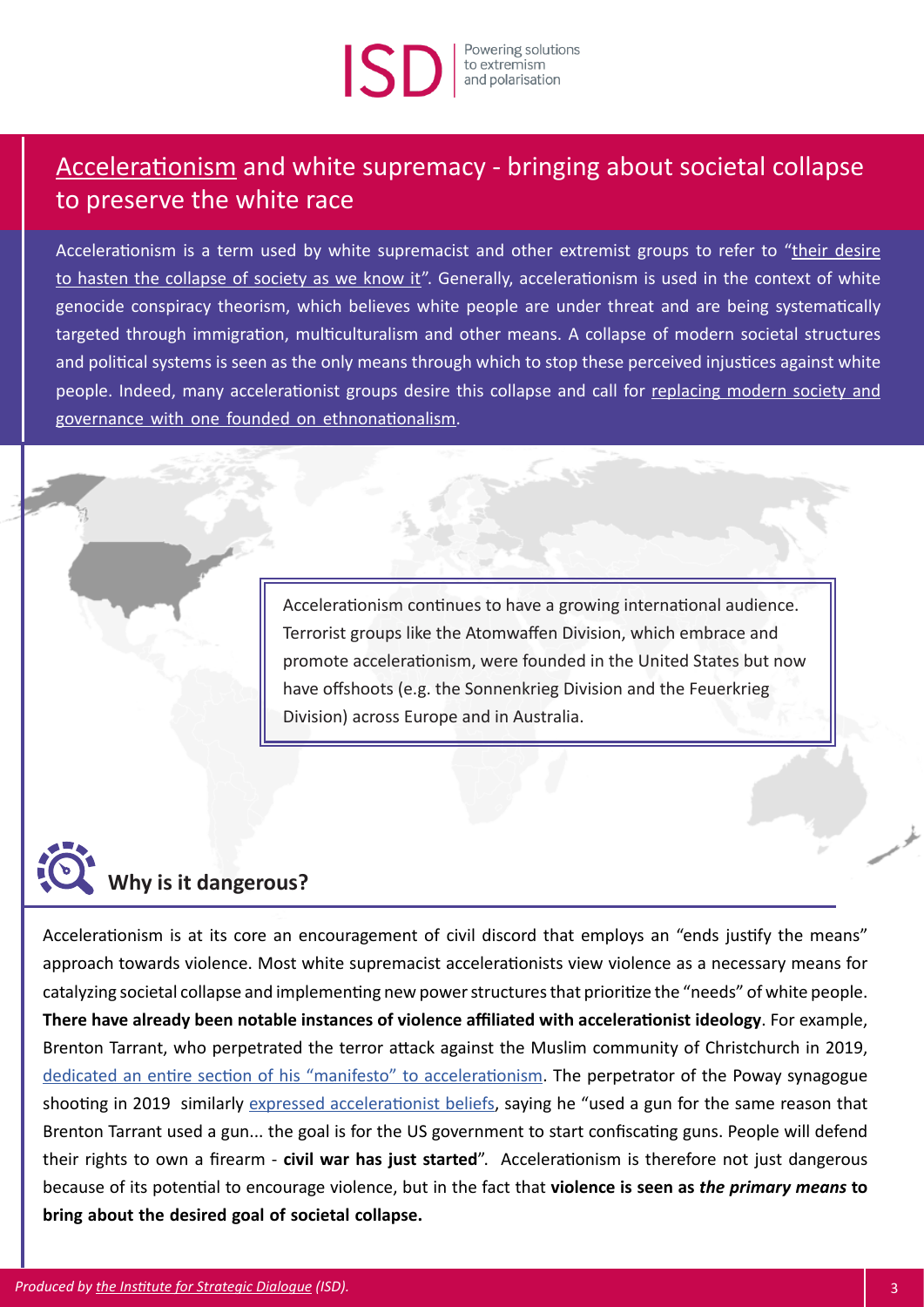#### Powering solutions to extremism and polarisation

#### **Background**

Accelerationism comes from an amalgamation of:

- **• [Neoreaction](https://www.theatlantic.com/politics/archive/2017/02/behind-the-internets-dark-anti-democracy-movement/516243/)**, or NRx a doctrine developed by Nick Land and Curtis Yarvin, which [claims democracy doesn't](https://www.vox.com/the-highlight/2019/11/11/20882005/accelerationism-white-supremacy-christchurch) [work nor does it allow for good governance.](https://www.vox.com/the-highlight/2019/11/11/20882005/accelerationism-white-supremacy-christchurch) Neoreaction instead embraces autocracy or authoritarian rule, where a single individual is given full power to lead. Neoreactionaries often liken what they perceive to be valid and effective national leadership to that of corporate governance, where a national ruler should lead a country similarly to how a chief executive officer would their company.
- **White supremacist beliefs** that ["'white identity' is under attack by multicultural forces using 'political](https://www.splcenter.org/fighting-hate/extremist-files/ideology/alt-right) [correctness' and 'social justice' to undermine white people and 'their' civilization."](https://www.splcenter.org/fighting-hate/extremist-files/ideology/alt-right) As opposed to neoreactionary belief, which posits democracy as the biggest obstacle to a better future, white supremacists tend to scapegoat Jewish people and other religious and ethnic minorities as the greatest barrier to a future that upholds white dominion.
- **• Siege culture** a violent subculture of white supremacy inspired by [James Mason](https://www.splcenter.org/fighting-hate/extremist-files/individual/james-mason) and his neo-Nazi essays, *SIEGE*. Mason argues that "only the full collapse of American democracy and society will bring conditions sufficient to bring order through Nazism", and calls for violence to expedite this collapse. More on *SIEGE* can be found on the next page.

Accelerationism derives from [cross-pollination o](https://www.vox.com/the-highlight/2019/11/11/20882005/accelerationism-white-supremacy-christchurch)f these ideologies, combining anti-democratic neoreactionary beliefs with white supremacist siege culture to manifest a belief that the ["future of the white race is bleak"](https://www.adl.org/blog/white-supremacists-embrace-accelerationism), and that a better future can be secured through an escalation of violence and disorder, which will facilitate the collapse and replacement of existing political and societal structures (referred to by accelerationists as ["the](https://www.brookings.edu/blog/order-from-chaos/2020/06/02/riots-white-supremacy-and-accelerationism/) [System"](https://www.brookings.edu/blog/order-from-chaos/2020/06/02/riots-white-supremacy-and-accelerationism/)).



*\*Accelerationists view most phenomena that spur public anxiety and/or disorder, including things like [COVID-19,](https://www.isdglobal.org/wp-content/uploads/2020/06/COVID-19-Briefing-02-Institute-for-Strategic-Dialogue-9th-April-2020.pdf) as potential catalysts for recruitment and eventual societal collapse.*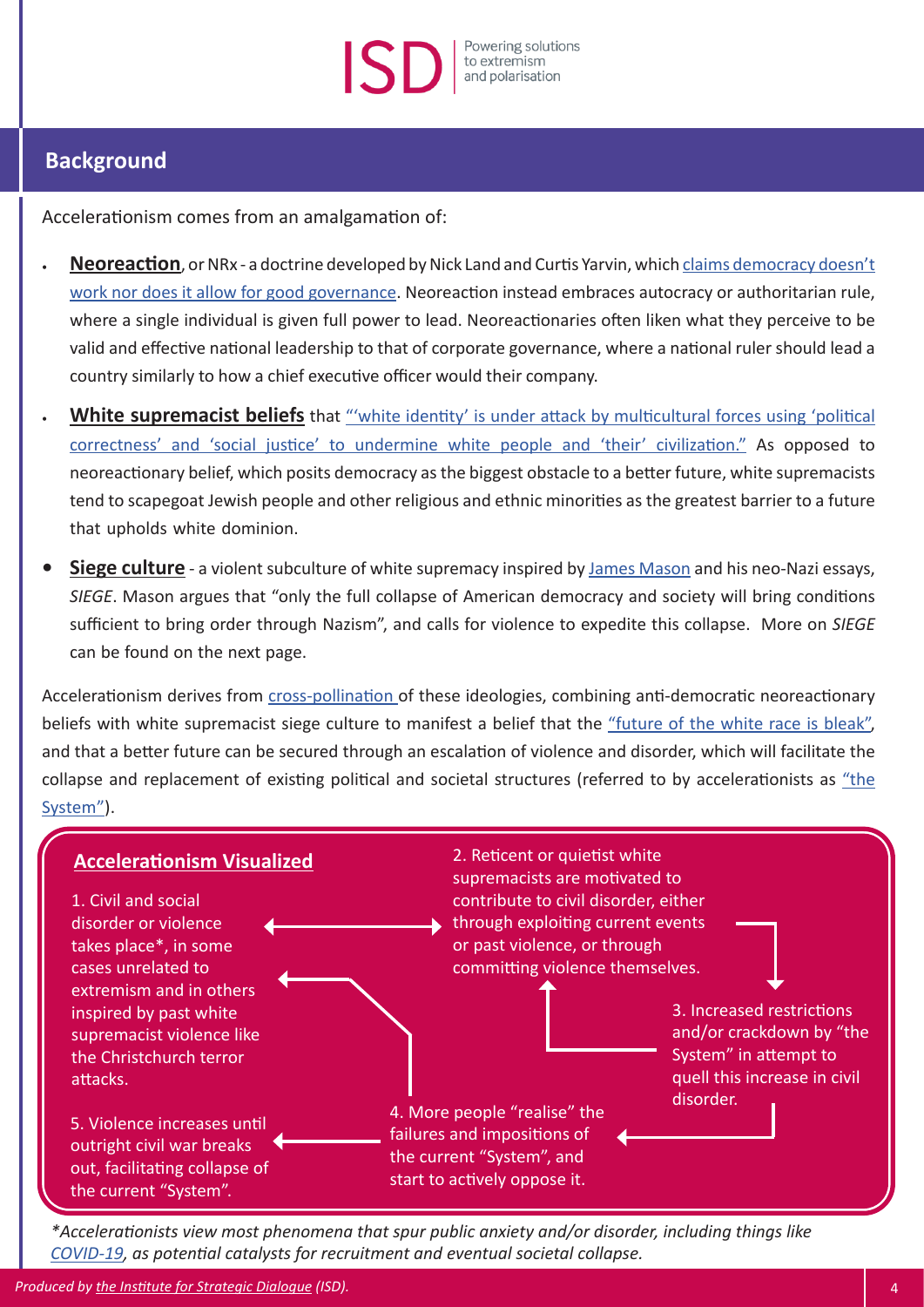### Powering solutions solar book the stremism

#### **Related Narratives and Terminology\***

#### **White Genocide**

White supremacist accelerationists believe white people are experiencing an ongoing **genocide** caused by multiculturalism, immigration and deliberate attacks on white people both 1) culturally, through politically correct establishment, and 2) individually, through violence committed by minorities. A collapse of modern political and social institutions is seen as the only way to counter this threat and to reimplement structures that prioritize white people. Similar conspiracies like the "great replacement"\*\*, which argues white Europeans and Americans are being ["deliberately replaced at an ethnic and cultural level through migration](https://www.isdglobal.org/isd-publications/the-great-replacement-the-violent-consequences-of-mainstreamed-extremism/)  [and the growth of minority communities"](https://www.isdglobal.org/isd-publications/the-great-replacement-the-violent-consequences-of-mainstreamed-extremism/), are also prominent in accelerationist circles.

#### **Race War and Racist Tropes**

The societal collapse desired by accelerationists is often framed in the context of a "race war" that would bring about the end of democracy and enable the implementation of a white nationalist system of governance.

To this end, white supremacist accelerationists propagate racist tropes that treat non-white communities as inferior - physically, emotionally and intellectually - to white people. Further, "race-mixing", non-white immigration and multiculturalism are all seen as part and parcel of efforts to decimate the white race. Most accelerationists therefore desire racial segregation through the implementation of a **white ethnostate**.

#### *SIEGE* **and Siege Culture**

*SIEGE* by James Mason is a compilation of neo-Nazi essays. The book graphically incites violences against Jewish and Black communities across the US, claiming "civil war, a total revolution" would give these communities the "death they so richly deserve". The book is so influential in white supremacist circles that it has inspired what is now dubbed ["siege culture",](https://crestresearch.ac.uk/comment/think-global-act-local-reconfiguring-siege-culture/) referring to violent accelerationist groups and their forums online.

#### *The Turner Diaries*

*[The Turner Diaries](https://www.adl.org/education/resources/backgrounders/turner-diaries)* is a foundational text of contemporary white supremacist movements in the US. Written by [William Pierce](https://www.splcenter.org/fighting-hate/extremist-files/individual/william-pierce), leader of the neo-Nazi National Alliance until his death in 2002, the fiction novel tells the story of Eric Turner, who, as part of a white supremacist revolutionary army, helps overthrow the US government and implement an Aryan republic.

The novel is rife with antisemitism, giving a platform to antisemitic tropes that claim Jewish people are deceitful and that they are "Satan's spawn." Further, violence is a key part of the story, presented as a necessary means through which to achieve white domination not just in the US, but globally.

The novel is affiliated with notable instances of violence, including Timothy McVeigh's terror attack in Oklahoma City in 1995, which killed 168 and injured over 600. The white supremacist terrorist group, The Order, was founded by an affiliate of Pierce and, inspired by *The Turner Diaries,* committed assassinations and other crimes in an attempt to incite

white revolution.

*\*Narratives and terminology provided are a sample and should not be taken as exhaustive. \*\* For ISD's briefing note about the "great replacement" conspiracy, please contact ISD at crlm@isdglobal.org.*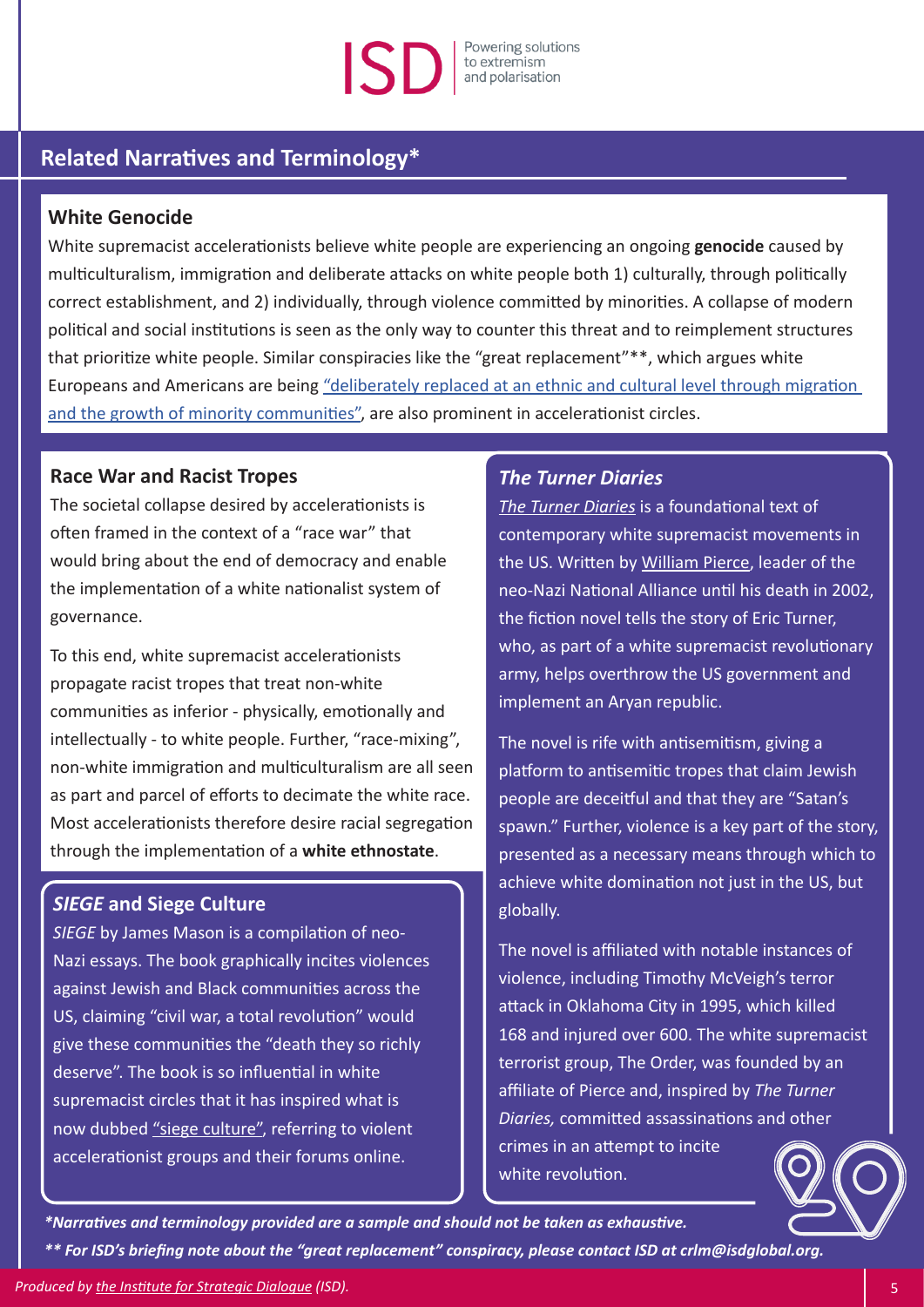#### Powering solutions to extremism<br>and polarisation

#### **Related Narratives and Terminology\***

#### **Antisemitism**

Tying in with conspiracies about white genocide are antisemitic beliefs that blame Jewish people for the perceived threats against white people, building on antisemitic tropes that claim Jews control major financial and media institutions around the world. The Anti-Defamation League [reports](https://www.adl.org/blog/white-supremacists-embrace-accelerationism), for example, an anonymous 8Chan post that reads "'acceleration' means... making things worse... [Brenton Tarrant] understood that ZOG would double down on censorship, gun grabbing, free speech, etc.," where ZOG stands for "Zionist Occupied Government", a conspiracy that claims the US government is controlled by Jewish people. Here, the user clearly alludes to the accelerationist domino effect, in which the Christchurch terror attack is seen as a catalyst for increased government imposition and censorship, which would inspire those "on the fence" to choose anti-state groups and/or to contribute to civil disorder through violence or otherwise.

#### **Tying in Contemporary Events**

Accelerationists leverage contemporary events to recruit and further their agenda to take down "the System." Among others, accelerationist discourse in the past year has addressed:

- **• the Black Lives Matter (BLM) protests**, especially those where there was confrontation with law enforcement. These were viewed by some accelerationists as potential catalysts for civil war. White supremacists have also "infiltrated" these protests, [vandalizing properties to provoke disorder.](https://www.facingsouth.org/2021/02/far-right-accelerationists-hope-spark-next-us-civil-war)
- **• [COVID-19](https://www.isdglobal.org/wp-content/uploads/2020/06/COVID-19-Briefing-02-Institute-for-Strategic-Dialogue-9th-April-2020.pdf)** where public confusion spurred by inconsistent government messaging has been exploited by accelerationists to "prove" that [existing political structures are incapable of managing crises](https://www.splcenter.org/hatewatch/2020/03/26/white-supremacists-see-coronavirus-opportunity). **COVID-19 conspiracism** is also prevalent in accelerationist discourse, where [the virus is claimed to be a weapon](https://thesoufancenter.org/intelbrief-white-supremacists-and-the-weaponization-of-the-coronavirus-covid-19/) used by the New World Order\*\*, the Chinese government and others to decimate the white race.
- **• the Second Amendment**  accelerationists rely on increased gun control legislation to catalyse disorder and violence. They hope stricter gun ownership legislation will inspire (violent) backlash and encourage more individuals to take on the accelerationist agenda of societal collapse.
- **• January 6th storming of the Capitol** the insurrection at the US Capitol Building on January 6th 2021 was celebrated by many accelerationists as a [key catalyst for their desired civil war.](https://www.vice.com/en/article/k7ankz/neo-nazi-accelerationists-celebrating-attack-on-congress-as-start-of-civil-war)

These are but a few examples that demonstrate how accelerationists rely on public disorder and violence to further their narratives - accelerationists believe that the more chaos ensues, the more people are likely to abandon moderate views or political stances for the extreme.



*\*Narratives and terminology provided are a sample and should not be taken as exhaustive.*

*\*\* For ISD's briefing note about the New World Order conspiracy, please contact ISD at crlm@isdglobal.org.*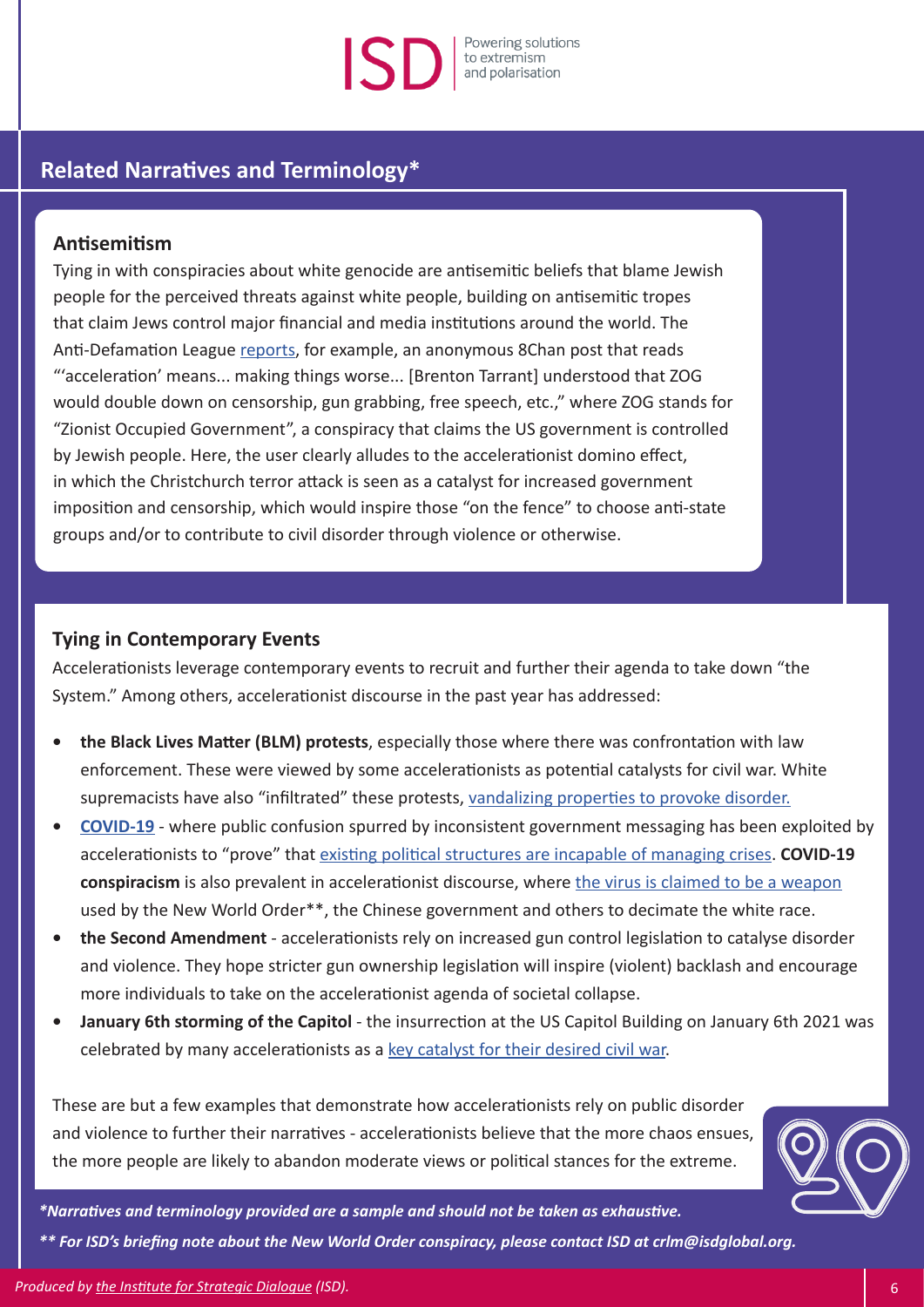#### Powering solutions to extremism and polarisation

#### **Affiliated Movements and Forums**

| Atomwaffen<br>Division (AWD)<br>and its offshoots          | AWD is a white supremacist group that "encourages violence to<br>intimidate minority populations in pursuit of its goal of destabilizing<br>society to instigate a race war." Similar movements are dotted across<br>Europe and Australia, the biggest of which are the Sonnenkrieg Division,<br>Feuerkrieg Division and Antipodean Resistance.                                                                                                                                                                                                                                                                                                                      |
|------------------------------------------------------------|----------------------------------------------------------------------------------------------------------------------------------------------------------------------------------------------------------------------------------------------------------------------------------------------------------------------------------------------------------------------------------------------------------------------------------------------------------------------------------------------------------------------------------------------------------------------------------------------------------------------------------------------------------------------|
| The Base                                                   | The Base, founded in 2018, is a militant neo-Nazi group that claims a race<br>war is a necessary and desirable means to catalyze societal collapse and<br>implement a white ethnostate. The group recruits online and offline, with<br>related propaganda sighted throughout the US and Canada. The group<br>has also been tied with a number of arrests, with charges ranging from<br>drug possession to conspiracy to commit murder.                                                                                                                                                                                                                               |
| The Order                                                  | The Order was a terrorist group active in the 1980s and founded by<br>Robert Jay Matthews, a known affiliate of William Pierce, author of the<br>racist and violent text, "The Turner Diaries". The Order is responsible<br>for multiple felonies, including assassinations, committed to incite a<br>white supremacist revolution. Although the group is no longer active,<br>their members are still celebrated as heroes and martyrs amongst<br>contemporary white supremacists.                                                                                                                                                                                  |
| Siege-Culture<br><b>Fascist Forge</b><br><b>Iron March</b> | Accelerationists have a significant digital presence, using existing<br>platforms like Telegram, Parler, Discord and others to network. They have<br>also created their own forums, which have served as hotbeds for planning<br>and inciting violence and as directories for extremist propaganda,<br>including Mason's SIEGE. Iron March, for example, is a now defunct<br>neo-Nazi forum that is "considered to have been key to the formation<br>of [AWD]", which has been linked to white supremacist violence offline.<br>Fascist Forge is considered a successor to Iron March and similarly<br>emphasizes violence as a means to expedite societal collapse. |

#### **The Accelerationist "Brand" - Imagery and Slogans**

White supremacist accelerationist movements generally use logos and imagery that present "grittiness" or "roughness" and militancy. This imagery often integrates neo-Nazi symbolism. This is supplemented with narratives that propagate racist and antisemitic tropes. Terminology found in white supremacist forums embodies the homogeneity with which perceived enemies of the white race are viewed (e.g. "the Jew", intended as a catch-all phase to refer to all Jewish people, or "the System", referring to existing governance and mainstream institutions and media).





The ["SS bolts](http://SS bolts)" (pictured right) derive from the Shutzstaffel, a paramilitary organization operating under Hitler in Nazi Germany. Other symbols co-opted by Nazism and used by white supremacists today include the [Sonnenrad](https://www.adl.org/education/references/hate-symbols/sonnenrad) and the [Wolfsangel](https://www.adl.org/education/references/hate-symbols/wolfsangel).